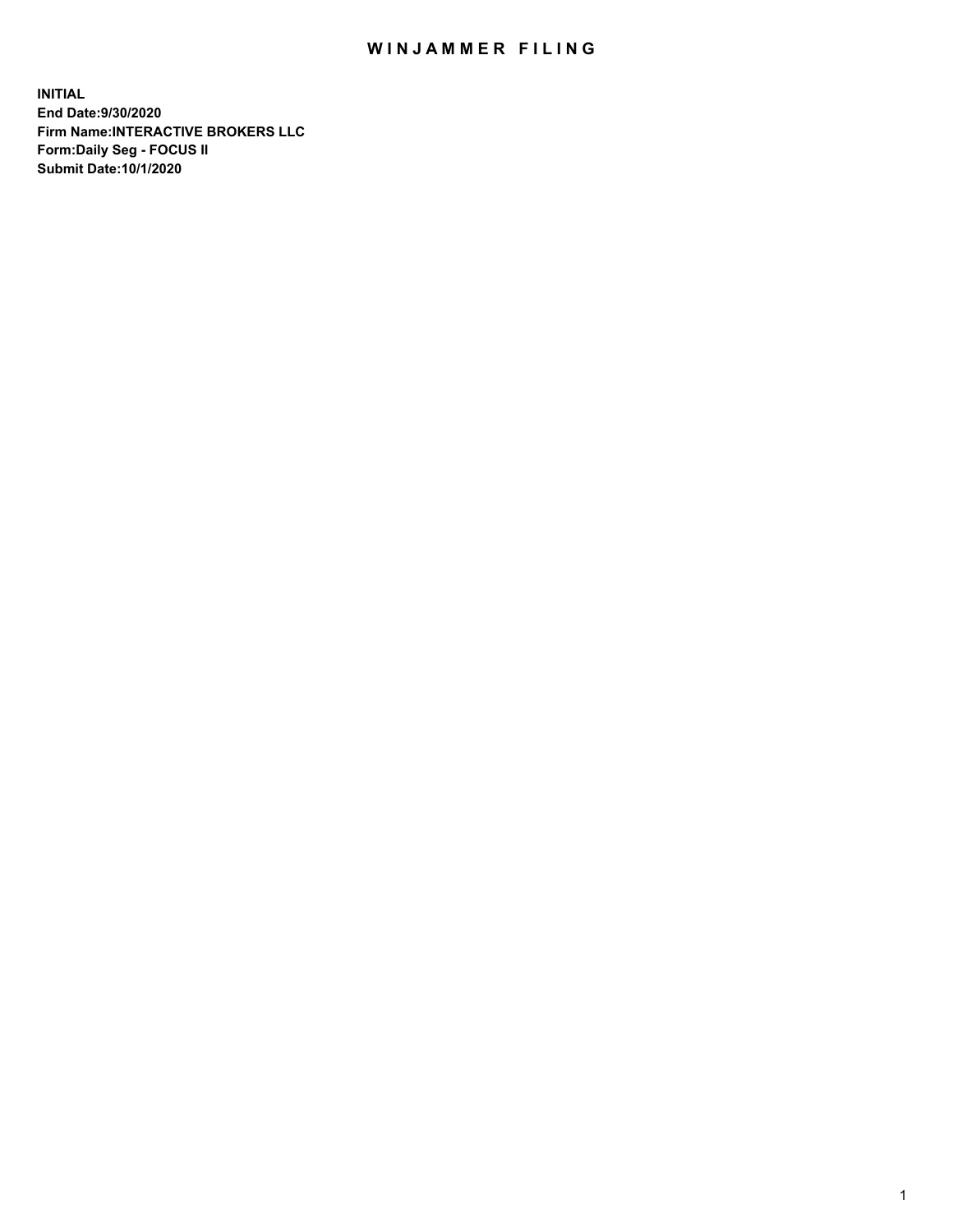**INITIAL End Date:9/30/2020 Firm Name:INTERACTIVE BROKERS LLC Form:Daily Seg - FOCUS II Submit Date:10/1/2020 Daily Segregation - Cover Page**

| Name of Company                                                                                                                                                                                                                                                                                                                | <b>INTERACTIVE BROKERS LLC</b>                                                   |
|--------------------------------------------------------------------------------------------------------------------------------------------------------------------------------------------------------------------------------------------------------------------------------------------------------------------------------|----------------------------------------------------------------------------------|
| <b>Contact Name</b>                                                                                                                                                                                                                                                                                                            | James Menicucci                                                                  |
| <b>Contact Phone Number</b>                                                                                                                                                                                                                                                                                                    | 203-618-8085                                                                     |
| <b>Contact Email Address</b>                                                                                                                                                                                                                                                                                                   | jmenicucci@interactivebrokers.c<br>om                                            |
| FCM's Customer Segregated Funds Residual Interest Target (choose one):<br>a. Minimum dollar amount: ; or<br>b. Minimum percentage of customer segregated funds required:% ; or<br>c. Dollar amount range between: and; or<br>d. Percentage range of customer segregated funds required between:% and%.                         | <u>0</u><br>$\overline{\mathbf{0}}$<br>155,000,000 245,000,000<br>0 <sub>0</sub> |
| FCM's Customer Secured Amount Funds Residual Interest Target (choose one):<br>a. Minimum dollar amount: ; or<br>b. Minimum percentage of customer secured funds required:% ; or<br>c. Dollar amount range between: and; or<br>d. Percentage range of customer secured funds required between:% and%.                           | <u>0</u><br>$\overline{\mathbf{0}}$<br>80,000,000 120,000,000<br>0 <sub>0</sub>  |
| FCM's Cleared Swaps Customer Collateral Residual Interest Target (choose one):<br>a. Minimum dollar amount: ; or<br>b. Minimum percentage of cleared swaps customer collateral required:% ; or<br>c. Dollar amount range between: and; or<br>d. Percentage range of cleared swaps customer collateral required between:% and%. | <u>0</u><br>$\underline{\mathbf{0}}$<br>0 <sub>0</sub><br>0 <sub>0</sub>         |

Attach supporting documents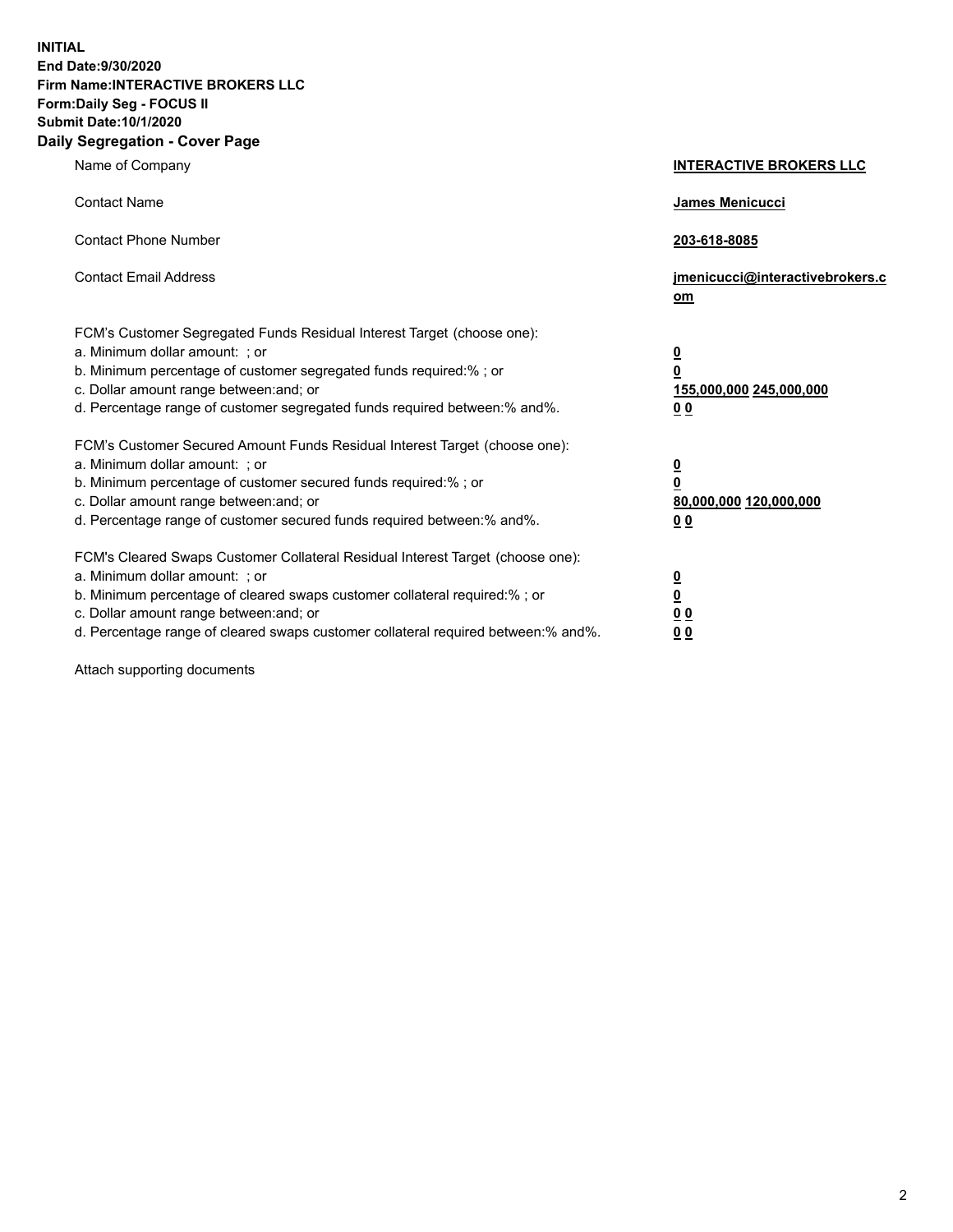**INITIAL End Date:9/30/2020 Firm Name:INTERACTIVE BROKERS LLC Form:Daily Seg - FOCUS II Submit Date:10/1/2020 Daily Segregation - Secured Amounts**

|     | Dany Segregation - Secured Amounts                                                          |                                      |
|-----|---------------------------------------------------------------------------------------------|--------------------------------------|
|     | Foreign Futures and Foreign Options Secured Amounts                                         |                                      |
|     | Amount required to be set aside pursuant to law, rule or regulation of a foreign            | $0$ [7305]                           |
|     | government or a rule of a self-regulatory organization authorized thereunder                |                                      |
| 1.  | Net ledger balance - Foreign Futures and Foreign Option Trading - All Customers             |                                      |
|     | A. Cash                                                                                     | 588,764,434 [7315]                   |
|     | B. Securities (at market)                                                                   | $0$ [7317]                           |
| 2.  | Net unrealized profit (loss) in open futures contracts traded on a foreign board of trade   | -10,057,736 [7325]                   |
| 3.  | Exchange traded options                                                                     |                                      |
|     | a. Market value of open option contracts purchased on a foreign board of trade              | 3,246,097 [7335]                     |
|     | b. Market value of open contracts granted (sold) on a foreign board of trade                | $-1,573,825$ [7337]                  |
| 4.  | Net equity (deficit) (add lines 1. 2. and 3.)                                               | 580,378,970 [7345]                   |
| 5.  | Account liquidating to a deficit and account with a debit balances - gross amount           | 5,404 [7351]                         |
|     | Less: amount offset by customer owned securities                                            | 0 [7352] 5,404 [7354]                |
| 6.  |                                                                                             |                                      |
|     | Amount required to be set aside as the secured amount - Net Liquidating Equity              | 580, 384, 374 [7355]                 |
|     | Method (add lines 4 and 5)                                                                  |                                      |
| 7.  | Greater of amount required to be set aside pursuant to foreign jurisdiction (above) or line | 580, 384, 374 [7360]                 |
|     | 6.                                                                                          |                                      |
|     | FUNDS DEPOSITED IN SEPARATE REGULATION 30.7 ACCOUNTS                                        |                                      |
| 1.  | Cash in banks                                                                               |                                      |
|     | A. Banks located in the United States                                                       | 27,027,385 [7500]                    |
|     | B. Other banks qualified under Regulation 30.7                                              | 0 [7520] 27,027,385 [7530]           |
| 2.  | Securities                                                                                  |                                      |
|     | A. In safekeeping with banks located in the United States                                   | 499,904,000 [7540]                   |
|     | B. In safekeeping with other banks qualified under Regulation 30.7                          | 0 [7560] 499,904,000 [7570]          |
| 3.  | Equities with registered futures commission merchants                                       |                                      |
|     | A. Cash                                                                                     | $0$ [7580]                           |
|     | <b>B.</b> Securities                                                                        | $0$ [7590]                           |
|     | C. Unrealized gain (loss) on open futures contracts                                         | $0$ [7600]                           |
|     | D. Value of long option contracts                                                           | $0$ [7610]                           |
|     | E. Value of short option contracts                                                          | 0 [7615] 0 [7620]                    |
| 4.  | Amounts held by clearing organizations of foreign boards of trade                           |                                      |
|     | A. Cash                                                                                     | $0$ [7640]                           |
|     | <b>B.</b> Securities                                                                        | $0$ [7650]                           |
|     | C. Amount due to (from) clearing organization - daily variation                             | $0$ [7660]                           |
|     | D. Value of long option contracts                                                           | $0$ [7670]                           |
|     | E. Value of short option contracts                                                          | 0 [7675] 0 [7680]                    |
| 5.  | Amounts held by members of foreign boards of trade                                          |                                      |
|     | A. Cash                                                                                     | 172,475,713 [7700]                   |
|     | <b>B.</b> Securities                                                                        | $0$ [7710]                           |
|     | C. Unrealized gain (loss) on open futures contracts                                         | -390,741 [7720]                      |
|     | D. Value of long option contracts                                                           | 3,246,097 [7730]                     |
|     | E. Value of short option contracts                                                          | <u>-1,573,825</u> [7735] 173,757,244 |
|     |                                                                                             | $[7740]$                             |
| 6.  | Amounts with other depositories designated by a foreign board of trade                      | $0$ [7760]                           |
| 7.  | Segregated funds on hand                                                                    | $0$ [7765]                           |
| 8.  | Total funds in separate section 30.7 accounts                                               | 700,688,629 [7770]                   |
| 9.  | Excess (deficiency) Set Aside for Secured Amount (subtract line 7 Secured Statement         | 120,304,255 [7380]                   |
|     | Page 1 from Line 8)                                                                         |                                      |
| 10. | Management Target Amount for Excess funds in separate section 30.7 accounts                 | 80,000,000 [7780]                    |
| 11. | Excess (deficiency) funds in separate 30.7 accounts over (under) Management Target          |                                      |
|     |                                                                                             | 40,304,255 [7785]                    |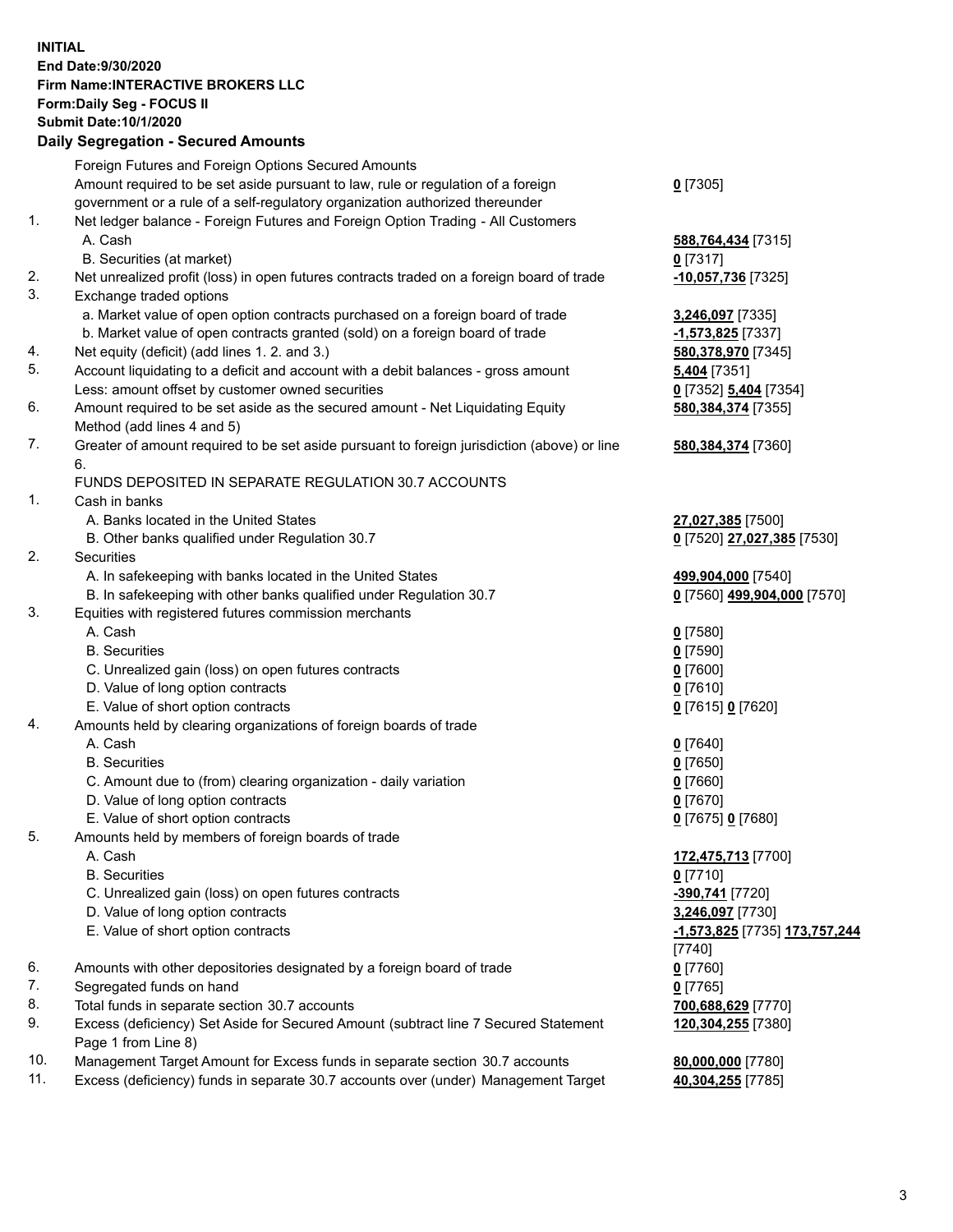**INITIAL End Date:9/30/2020 Firm Name:INTERACTIVE BROKERS LLC Form:Daily Seg - FOCUS II Submit Date:10/1/2020 Daily Segregation - Segregation Statement** SEGREGATION REQUIREMENTS(Section 4d(2) of the CEAct) 1. Net ledger balance A. Cash **5,336,764,256** [7010] B. Securities (at market) **0** [7020] 2. Net unrealized profit (loss) in open futures contracts traded on a contract market **-18,161,780** [7030] 3. Exchange traded options A. Add market value of open option contracts purchased on a contract market **293,213,552** [7032] B. Deduct market value of open option contracts granted (sold) on a contract market **-250,085,856** [7033] 4. Net equity (deficit) (add lines 1, 2 and 3) **5,361,730,172** [7040] 5. Accounts liquidating to a deficit and accounts with debit balances - gross amount **6,128,331** [7045] Less: amount offset by customer securities **0** [7047] **6,128,331** [7050] 6. Amount required to be segregated (add lines 4 and 5) **5,367,858,503** [7060] FUNDS IN SEGREGATED ACCOUNTS 7. Deposited in segregated funds bank accounts A. Cash **1,042,144,348** [7070] B. Securities representing investments of customers' funds (at market) **2,654,390,184** [7080] C. Securities held for particular customers or option customers in lieu of cash (at market) **0** [7090] 8. Margins on deposit with derivatives clearing organizations of contract markets A. Cash **6,127,314** [7100] B. Securities representing investments of customers' funds (at market) **1,817,173,908** [7110] C. Securities held for particular customers or option customers in lieu of cash (at market) **0** [7120] 9. Net settlement from (to) derivatives clearing organizations of contract markets **5,488,923** [7130] 10. Exchange traded options A. Value of open long option contracts **292,871,557** [7132] B. Value of open short option contracts **-250,061,796** [7133] 11. Net equities with other FCMs A. Net liquidating equity **0** [7140] B. Securities representing investments of customers' funds (at market) **0** [7160] C. Securities held for particular customers or option customers in lieu of cash (at market) **0** [7170] 12. Segregated funds on hand **0** [7150] 13. Total amount in segregation (add lines 7 through 12) **5,568,134,438** [7180] 14. Excess (deficiency) funds in segregation (subtract line 6 from line 13) **200,275,935** [7190] 15. Management Target Amount for Excess funds in segregation **155,000,000** [7194]

16. Excess (deficiency) funds in segregation over (under) Management Target Amount Excess

**45,275,935** [7198]